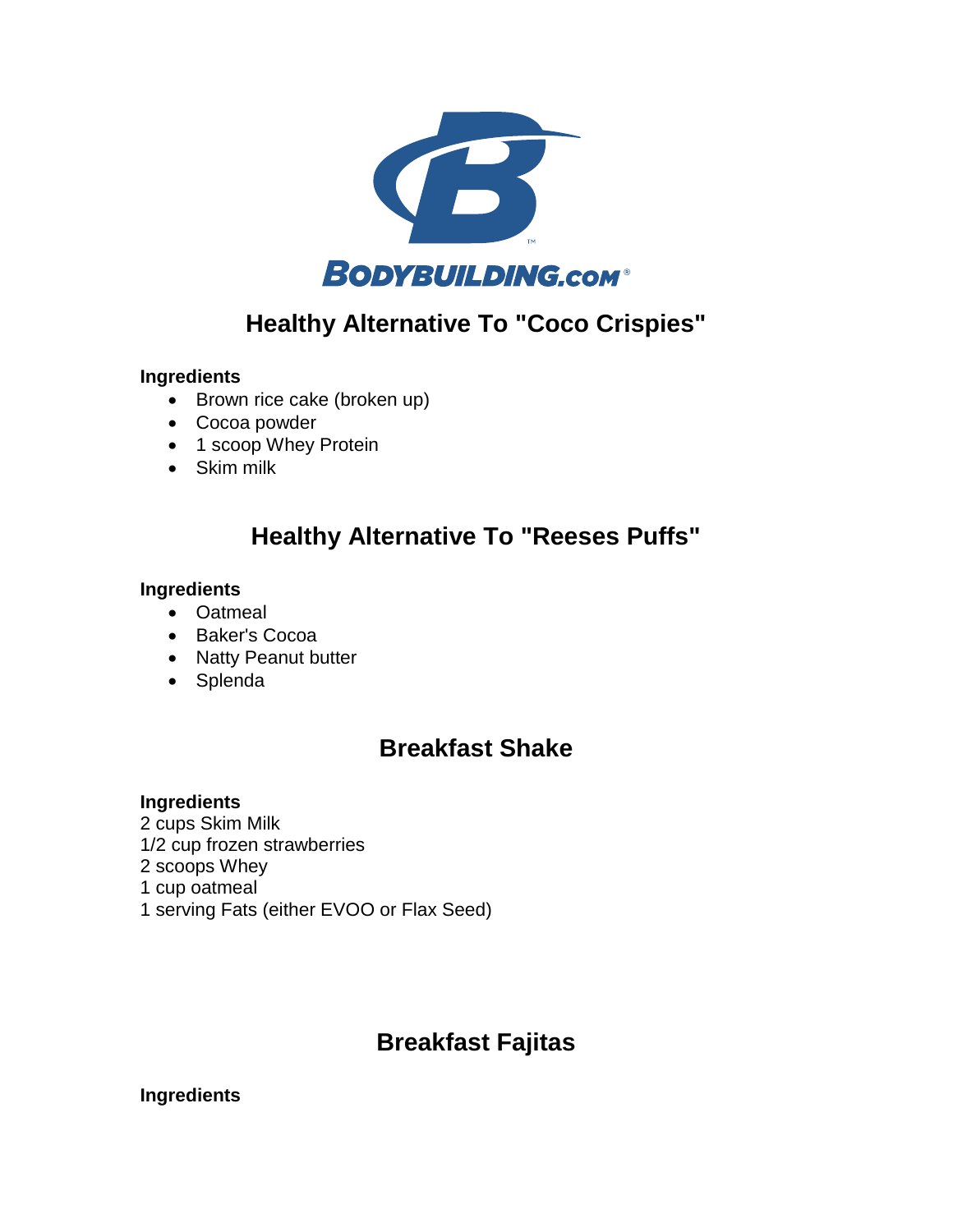- 6 egg whites and a yolk
- Fat free cheddar cheese
- Fat free flour tortillas

#### **Directions**

- 1. Beat the whites and yolk and put in a skillet with cooking spray (I personally use canola cooking spray).
- 2. Then, cook the eggs over a medium flame. Turn eggs over and add some cheddar cheese.
- 3. Meanwhile heat up the tortillas in the mike or oven.
- 4. Finally, Place eggs in the tortillas and roll up. You might want to add some salsa.

# **Protein Pancakes**

#### **Ingredients**

- 1 cup oatmeal
- 11 egg whites
- 1 whole egg
- 1 packet sugar free jello, flavor of your choice

#### **Directions**

- 1. Simply stir together in a mixing bowl
- 2. Cook on a frying pan, using fat free pam.

# **Low carb French Toast**

#### **Ingredients**

- 1. Atkins whole low carb bread
- 2. 2 eggs
- 3. 1/4 a cup of milk
- 4. 0 sugar syrup

#### **Directions**

- Soak 4 slices of the bread into the egg/milk mixture put on a frying pan, and fry with PAM, till golden brown.
- Put them on your plate, and then sprinkle some cinnamon on top of em.
- Then pour the sugar free syrup on them, and eat them.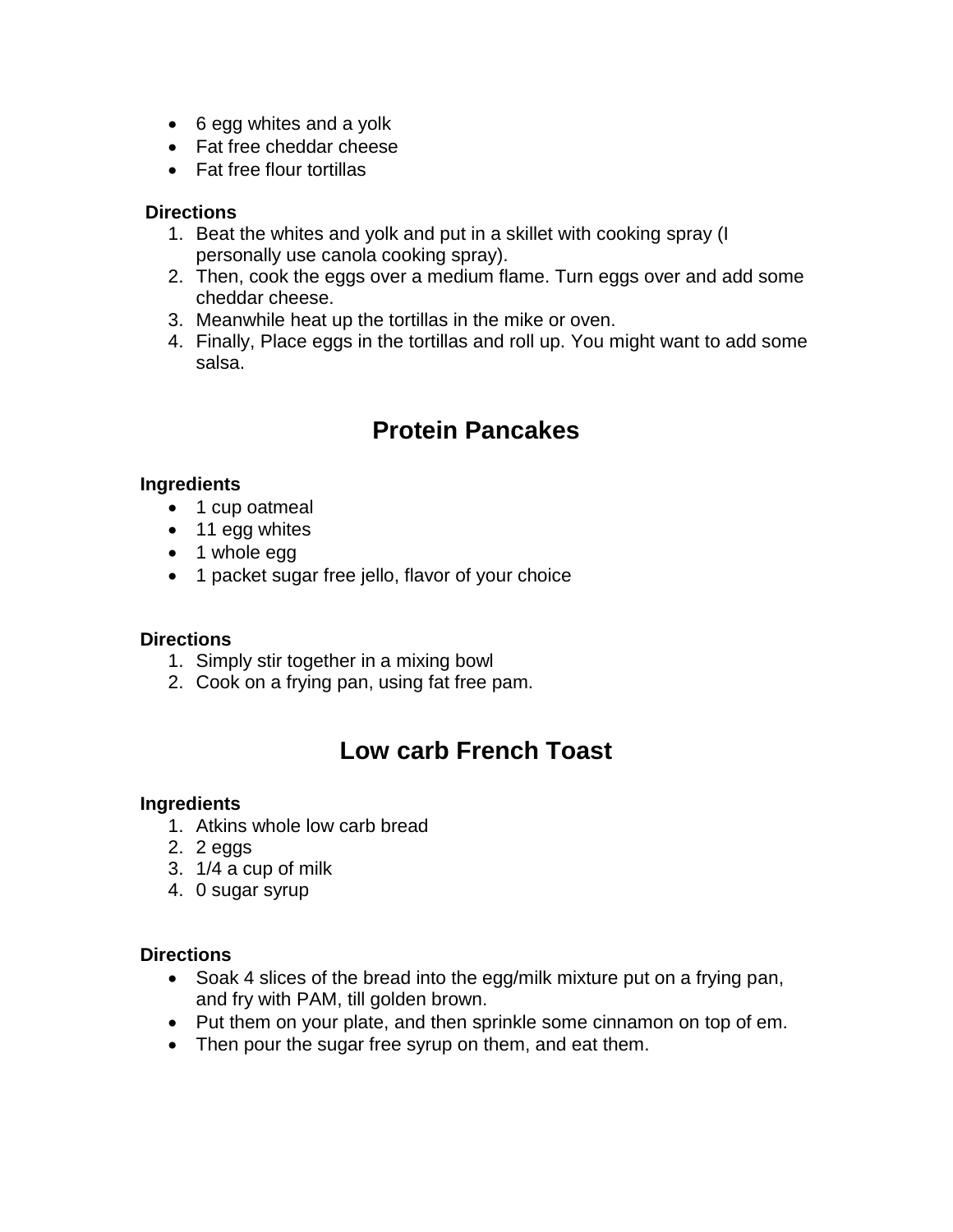# **Easy As Hell Breakfast**

#### **Ingredients**

- 1 cup uncooked oats
- 2 scoops Champion Nutrition Pure whey stack (Chocolate)
- 1 tbsp natty peanut butter
- 1 tbsp cocoa powder
- 1 cup skim milk

#### **Directions**

1. Mix all this in a bowl and eat it like cereal it is awesome. The cocoa powder really gives it a great flavor

# **Spinach Omelet**

#### **Ingredients**

- $\bullet$  1/2 onion
- half package baby spinach
- one 16 oz egg whites
- 1-5 vine ripe tomatoes (depending on size)

#### **Directions**

- 1. Chop onion, sauté in large skillet 2-3 mins.
- 2. Add baby spinach and chopped tomatoes cook for another minute.
- 3. Add egg whites, cover until eggs are cooked.
- 4. Plate it, sprinkle on some parmesan cheese or salsa.

### **Breakfast Burritos**

#### **Ingredients**

- 2 small mission low carb burritos
- 12 slices of landofrost honey smoked turkey breast
- 1/4 cup of Kraft Mexican four cheese
- 1/4 cup of Aunt Jemima low carb/low cal syrup
- 5 egg whites
- 1 whole egg

#### **Directions**

- 1. Cut turkey up and put on grill
- 2. Add in beat up eggs